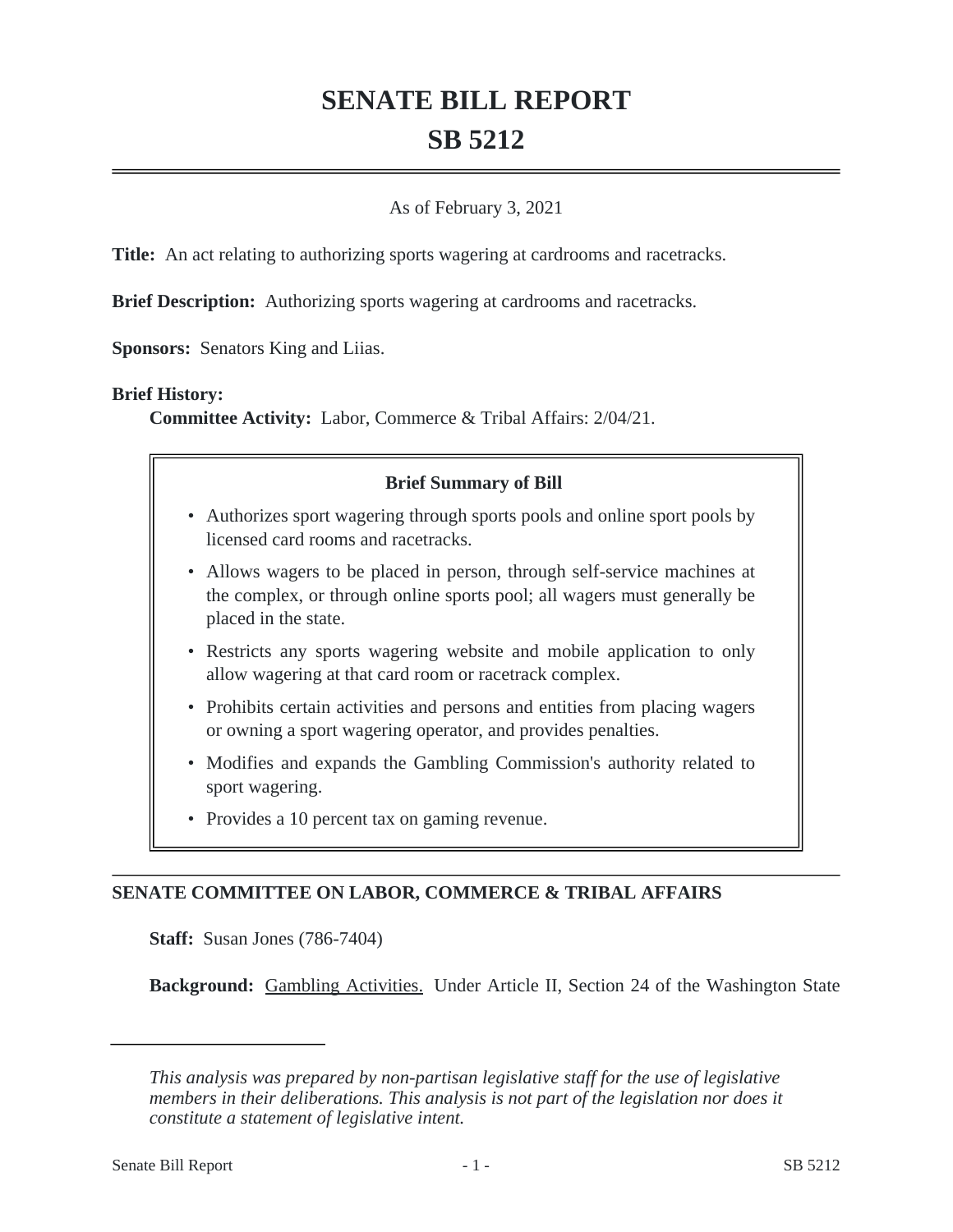Constitution, gambling is prohibited except as specifically authorized by 60 percent of the Legislature or voters. The Gambling Commission (Commission) enforces state gambling laws and rules for licensed activities such as card games, bingo, amusement games, pulltabs, punchboards, raffles, and fundraising events.

Supreme Court Decision Regarding Sports Betting. In May 2018, in the case of *Murphy v. National Collegiate Athletic Association*, the United States Supreme Court ruled that the federal Professional and Amateur Sports Protection Act violates the tenth amendment to the United States Constitution by prohibiting states from authorizing sports betting. After this decision, some states passed legislation allowing sports betting or wagering.

Indian Gaming Regulatory Act. The federal Indian Gaming Regulatory Act affirmed tribal gaming rights and provides a framework for Indian tribes and states to negotiate, on a government-to-government basis, for how class III gaming will be conducted within a state and on tribal lands. Class III gaming is casino-style gaming including lotteries, roulette, and house-banked card games such as blackjack and baccarat. Tribes and the state negotiate regarding Class III gaming and how it will be authorized and regulated.

Compact Negotiations. The Commission negotiates compacts for Class III gaming with federally recognized Indian tribes. When a tentative agreement on a proposed compact is reached, the director of the Commission transmits a copy to all voting and ex officio members of the Commission and to the appropriate legislative committees to hold a public hearing. The Commission, including the ex officio members, votes on whether to return the proposed compact to the director with instructions for further negotiation or to forward the proposed compact to the Governor for review and final execution.

Tribal Sport Wagering. In 2020, legislation allowed the amendment of a tribe's class III gaming compact to authorize the tribe to conduct and operate sports wagering on its Indian lands, provided the amendment addresses licensing; fees associated with the Commission's regulation of sports wagering; how sports wagering will be conducted, operated, and regulated; issues related to criminal enforcement, including money laundering, sport integrity, and information sharing between the commission and the tribe related to such enforcement; and responsible and problem gambling.

Illegal Gambling Activities. Under Washington law, transmitting or receiving gambling information by means of the Internet is illegal and punishable as a class C felony. Operating an unauthorized bookmaking operation is punishable by up to a class B felony. "Bookmaking" is defined as accepting bets, upon the outcome of future contingent events, as a business or when the bettor is charged a fee or vigorish for the opportunity to place a bet.

Sports Pool. Since 1976, a limited form of sports wagering called sports pools has been legal in Washington. To conduct sports pools, no license is required. Sports pools are limited to a board or piece of paper divided into 100 equal squares, each of which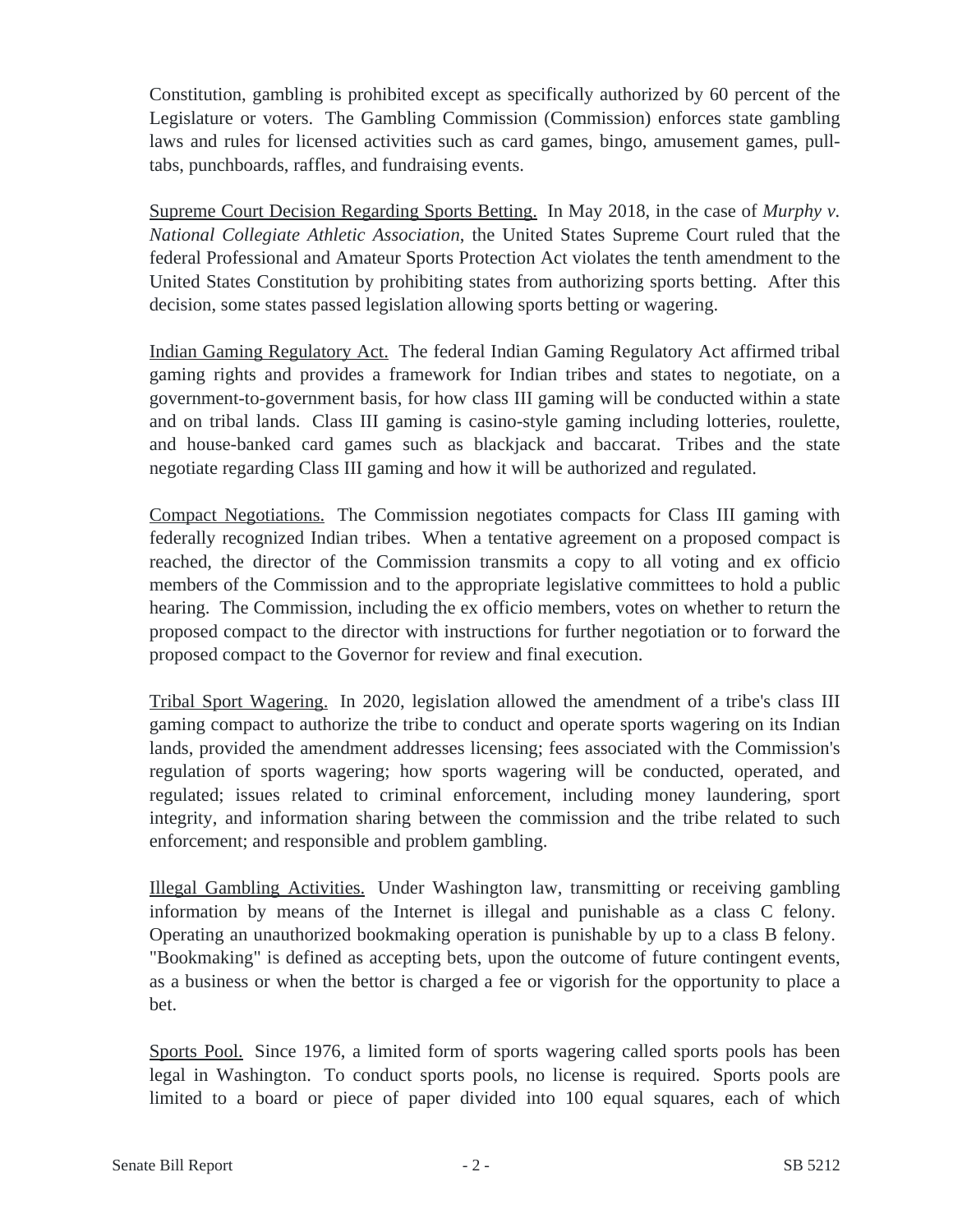constitutes a chance to win in the sports pool and each of which is offered to contestants for \$1 or less. All money paid by participants less taxes is paid out as the prize to the person holding squares assigned the winning score or scores.

**Summary of Bill:** Sports Wagering Authorized. The Legislature authorizes sport wagering through sports pools and online sports pools by a card room or racetrack licensed as of December 1, 2020. Authorized sports wagering does not constitute bookmaking and is not subject to civil or criminal penalties. The Commission may issue all sports wagering licenses and renewals to card rooms and racetracks. No sports wagering license may be issued until the execution of a tribal compact amendment authorizing sports wagering has been completed. Definitions are provided for various terms.

A sports wagering licensee may enter into an agreement to jointly operate a sports pool at a racetrack. A sports wagering licensee may conduct an online sports pool or may authorize an Internet sports pool operator licensed as a casino service industry enterprise to operate an online sports pool on its behalf with a Commission approved agreement.

Card Room and Racetrack Licenses. The Commission may charge a card room and a racetrack a license fee of \$100,000 for the initial issuance and a reasonable renewal fee based upon the expense associated with renewal, enforcement, and programs for the prevention and treatment of problem gambling. Licenses generally expire after five years. No sports wagering license may be issued by the Commission to any person or entity unless it has established its financial stability, integrity, responsibility, good character, and honesty.

Commission Reports. The Commission, following consultation with the sports wagering licensees, must annually provide a report to the Governor and the appropriate committees of the Legislature on the impact of sports wagering, including Internet wagering on sports events, on problem gamblers, and gambling addiction in the state. The report must be prepared by a private entity with expertise in serving the needs of persons with gambling addictions. The report costs are borne by the authorized Internet gaming licensees. The Commission may also periodically report to the Governor and the appropriate legislative committees on the effectiveness of the statutory and regulatory controls in place to ensure the integrity of gaming operations through the Internet.

Licensees' Websites, Applications, Lounges. Each sports wagering licensee may provide no more than one branded sports wagering website, which may have a mobile application. Any sports wagering website and mobile application must only allow wagering at that card room or racetrack complex.

No online sports pool may be opened to the public, and no sports wagering, except for test purposes, may be conducted until an Internet sports pool operator receives a sport wagering license or pursuant to the compact terms. The server or other equipment used by a sports wagering licensee to accept wagers at a sports pool or online sports pool must be located in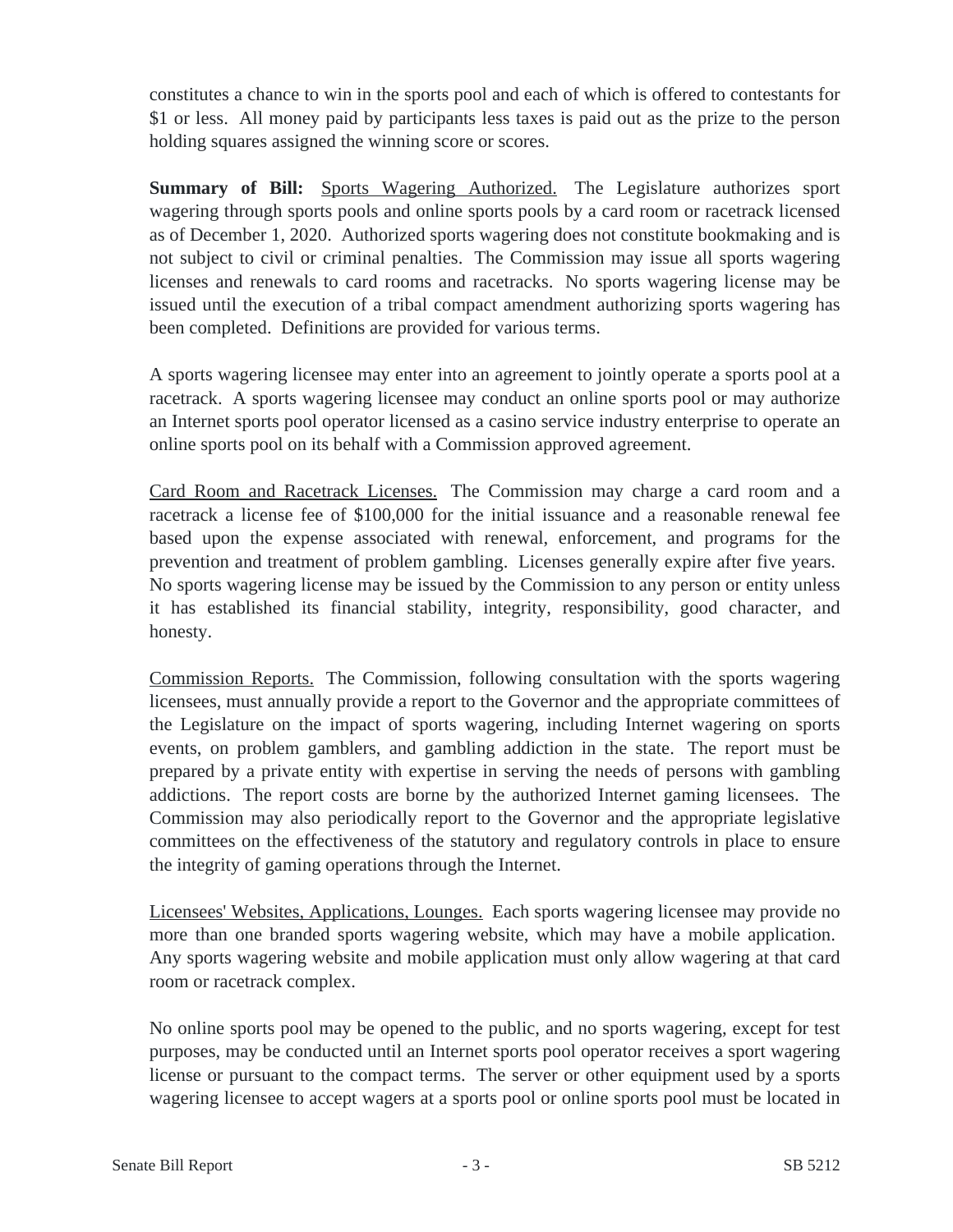that card room or racetrack complex. A sports pool must be operated in a sports wagering lounge located at the card room or racetrack complex. A sports wagering lounge may be located at a casino simulcasting facility. The lounge must conform to all rules concerning square footage, design, equipment, and security measures. The operator must display the odds at which wagers may be placed on sports events. Sports wagering lounges are a permitted use in all commercial, retail, industrial, nonresidential, and mixed-use zoning districts of a municipality.

Accepting Wagers. An operator may accept wagers on sports events only: (1) from persons physically present in the sports wagering lounge; (2) through Commission authorized selfservice wagering machines located in its complex; or (3) through an online sports pool. A person placing a wager on a sports event must be at least 18 years of age.

Prohibited Activities. Any person who offers a sports pool or an online sports pool without a license or pursuant to a compact is guilty of a class B felony and is subject to a fine of not more than \$25,000, and, in the case of a person other than a natural person, not more than \$100,000.

Persons or entities prohibited from having any ownership interest in, control of, or being employed by, an operator, a sports wagering licensee, or a facility in which a sports wagering lounge is located, or placing a wager is provided. A violator is guilty of a misdemeanor punishable by either imprisonment for not more than 90 days or a fine of not more than \$1,000, or both.

An operator must adopt procedures to prevent persons who are prohibited from placing sports wagers from wagering on sports events. An operator may not accept wagers from any person whose identity is known to the operator and (1) whose name appears on any self-exclusion programs list; (2) who is the operator, director, officer, owner, or employee of the operator or any of their relatives living in the same household; (3) who has access to nonpublic confidential information held by the operator; or (4) who is an agent or proxy for any other person.

An operator must adopt procedures to obtain personally identifiable information from any individual who places any single wager in an amount of \$10,000 or more on a sports event while physically present in a card room or racetrack complex.

Casino Service Industry Enterprise. The sports wagering licensee may contract with an entity to conduct the operation in accordance with the rules adopted by the Commission. That entity must obtain a license as a casino service industry enterprise prior to the execution of any contract.

Operator Reporting Requirement. An operator must promptly report to the Commission certain criminal or disciplinary proceedings commenced against the operator or its employees; any abnormal betting activity or patterns; any other conduct with the potential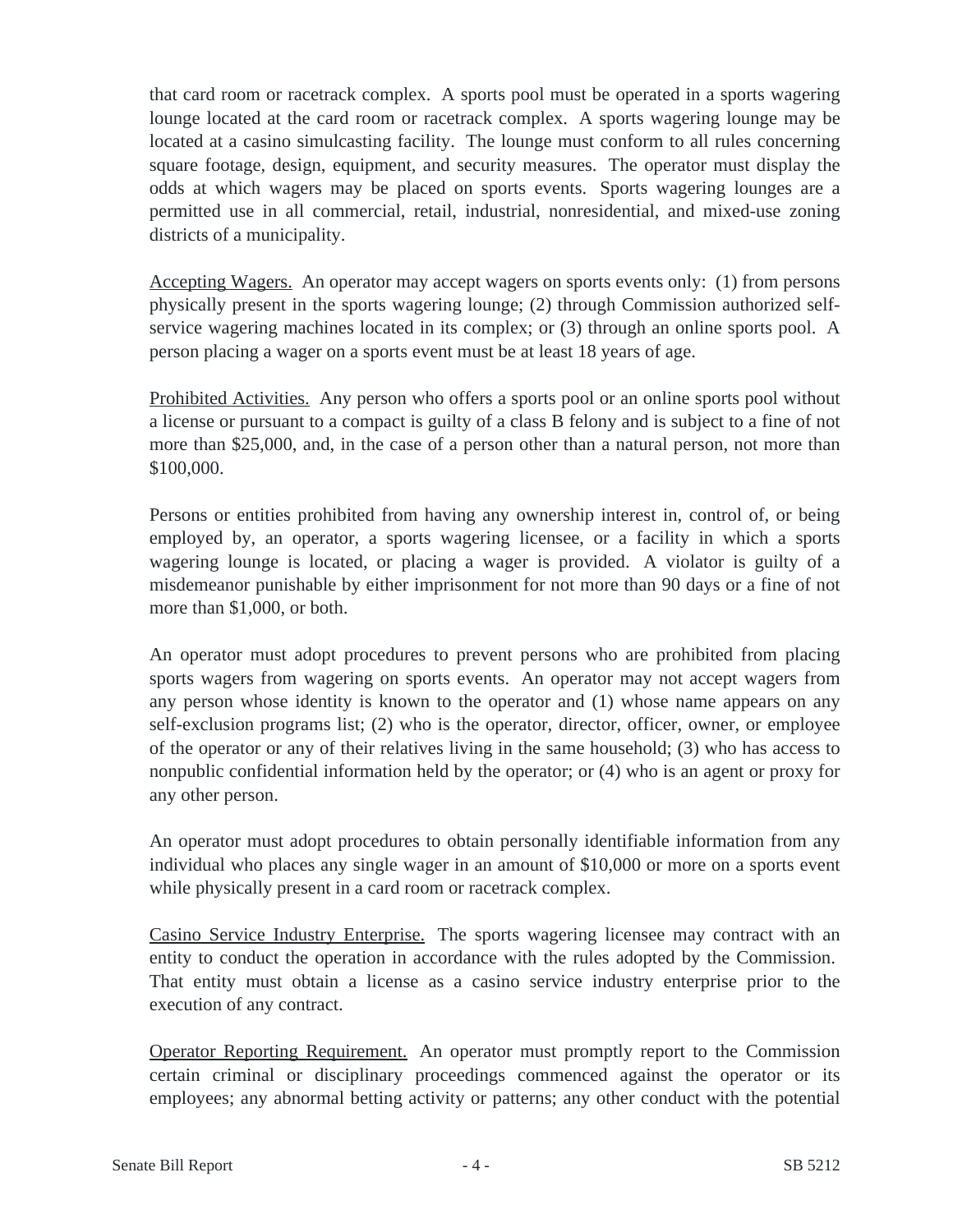to corrupt a betting outcome; and suspicious or illegal wagering activities. The Commission may share this information with any law enforcement entity, team, sports governing body, or regulatory agency.

Location of Wagering. A licensee may also conduct wagering through one or more Commission authorized kiosks or self-service wagering stations located within its complex. All wagers must be initiated, received, and otherwise made within this state unless otherwise determined by the Commission in accordance with applicable federal and state laws. Wagers may be accepted or pooled with wagers from persons who are not physically present in this state if the Commission determines that such wagering is not inconsistent with federal law or the law of the jurisdiction in which any such person is located, or such wagering is conducted pursuant to a reciprocal agreement to which the state is a party that is not inconsistent with federal law.

Other Licensing Requirements. Applicants for, and holders of, a sports wagering license must disclose the identity of certain board members, directors and person holding certain percentage interests in applicant or holder entity, and information about related holding or intermediary companies. All persons employed directly in wagering-related activities in a sports wagering lounge and an online sports pool must be licensed as a sports wagering key employee or registered as a sports wagering employee. All other employees who are working in the sports wagering lounge may be required to be registered by the Commission. Each operator must designate one or more sports wagering key employees. At least one key employee must be on the premises whenever sports wagering is conducted.

No card room or racetrack may be authorized to operate a sports pool or online sports pool unless it has produced, to the satisfaction of the Commission, information concerning its financial background and resources, including cash reserves, that are sufficient to demonstrate it has the financial stability, integrity, and responsibility to operate a sports pool or online sports pool.

Commission Rules. The Commission may adopt rules applicable to sports wagering including the amount of cash reserves for operators; acceptance of wagers on a series of sports events; maximum wagers which may be accepted by an operator from any one patron on any one sports event; type of wagering tickets which may be used; method of issuing tickets; method of accounting to be used by operators; types of records which must be kept; use of credit and checks by patrons; type of system for wagering; protections for a person placing a wager; and a disclosure regarding problem gambling.

House Rules. Each operator must adopt comprehensive house rules governing sports wagering transactions with its patrons approved by the Commission. The rules must be conspicuously displayed in the lounge, posted on the web site, and included in the terms and conditions of the account wagering system. Copies must be made available to patrons.

Gambling Tax. There is a 10 percent tax on gaming revenue, which is the total amount